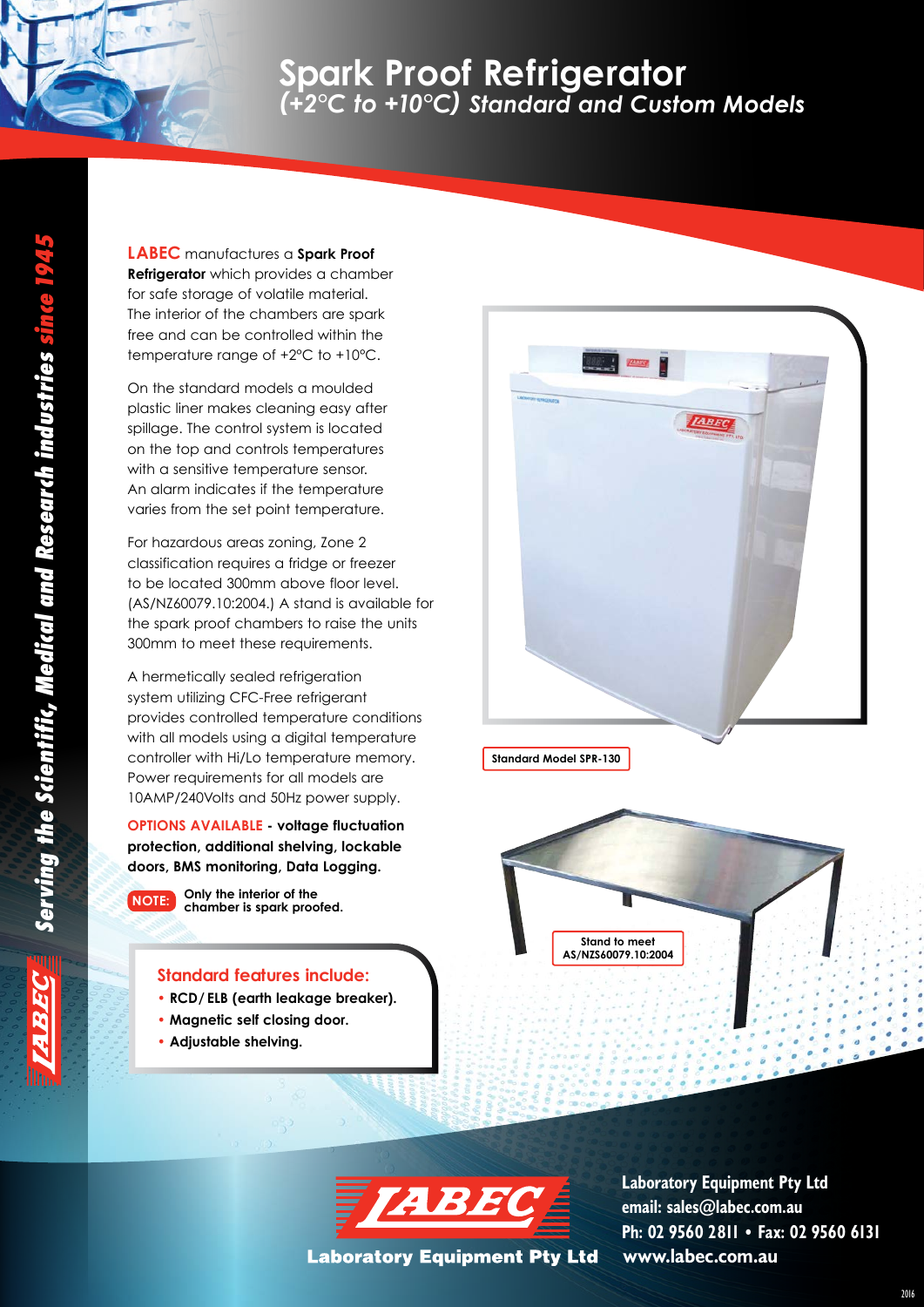# **Spark Proof Refrigerator** *(+2°C to +10°C) Standard and Custom Models* **Spark Proof Refrigerator** *(+2°C to +10°C) Standard and Custom Models*

#### **Custom Models:**

m







**www.labec.com.au Laboratory Equipment Pty Ltd email: sales@labec.com.au Ph: 02 9560 2811 • Fax: 02 9560 6131**

**ABE**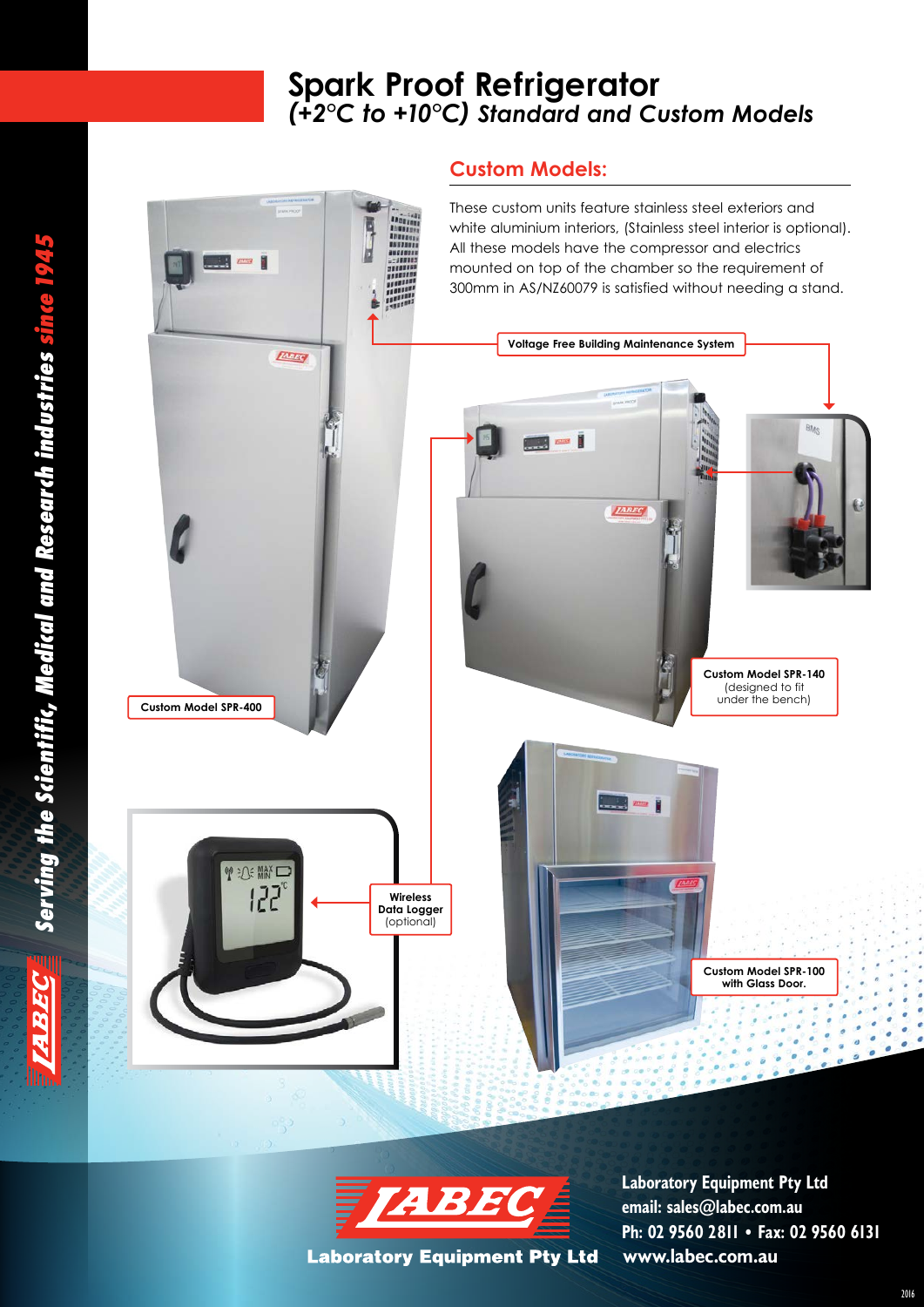### **SPECIFICATIONS Spark Proof Refrigerator** *(+2°C to +10°C) Standard and Custom Models*

#### **Standard Model Specifications:**

| <b>Model</b>                  | <b>SPR-130</b><br><b>SPR-240</b>                     |                | <b>SPR-300</b> |  |  |  |
|-------------------------------|------------------------------------------------------|----------------|----------------|--|--|--|
| <b>Capacity (litres)</b>      | 130                                                  | 240            | 300            |  |  |  |
| Int. Dim. (cm) HxWxD          | 76 x 49 x 47                                         | 128 x 45 x 40  | 150 x 45 x 40  |  |  |  |
| Ext. Dim. (cm) HxWxD          | 83 x 60 x 60                                         | 150 x 55 x 56  | 207 x 60 x 64  |  |  |  |
| <b>Temp. Controller</b>       | <b>Digital Controller</b>                            |                |                |  |  |  |
| <b>Temp. Min</b>              | $2^{\circ}$ C                                        |                |                |  |  |  |
| <b>Temp. Max</b>              | $10^{\circ}$ C                                       |                |                |  |  |  |
| <b>Temp. Setting Accuracy</b> | $+/-0.1$ °C                                          |                |                |  |  |  |
| <b>Temp. Fluctuation</b>      | $+/- 2.0$ °C                                         |                |                |  |  |  |
| <b>Temp. Sensor</b>           | Sensistive Thermocouple/ Resistor                    |                |                |  |  |  |
| <b>Refrigerant</b>            | R134a (CFC Free)                                     |                |                |  |  |  |
| <b>Interior Material</b>      | <b>Molded Plastic Liner</b>                          |                |                |  |  |  |
| <b>Exterior Material</b>      | <b>Stainless Steel</b><br><b>Powder Coated Steel</b> |                |                |  |  |  |
| <b>Door Material</b>          | Solid Door                                           |                |                |  |  |  |
| <b>Shelving</b>               | 3                                                    | $\overline{4}$ | 5              |  |  |  |
| <b>Options</b>                | Additional Shelving, lockable doors                  |                |                |  |  |  |
| <b>Safety Features</b>        | Earth Leakage Beaker                                 |                |                |  |  |  |
| <b>Power Supply</b>           | 240V/ 10AMPS/ 50Hz                                   |                |                |  |  |  |
| <b>Power (W) AMPS</b>         | 400                                                  | 400            | 600            |  |  |  |
| <b>Weight (kgs)</b>           | 24                                                   | 39             | 85             |  |  |  |

**• Sizes can be customised to meet your needs, please see the following table specifications for custom models.**

**• All above models require the stand to meet (AS/NZ60079. 10:2004). The stand is fixed to the chamber so it is safe and sturdy.**



**Laboratory Equipment Pty Ltd** 

**www.labec.com.au Laboratory Equipment Pty Ltd email: sales@labec.com.au Ph: 02 9560 2811 • Fax: 02 9560 6131**

ESE